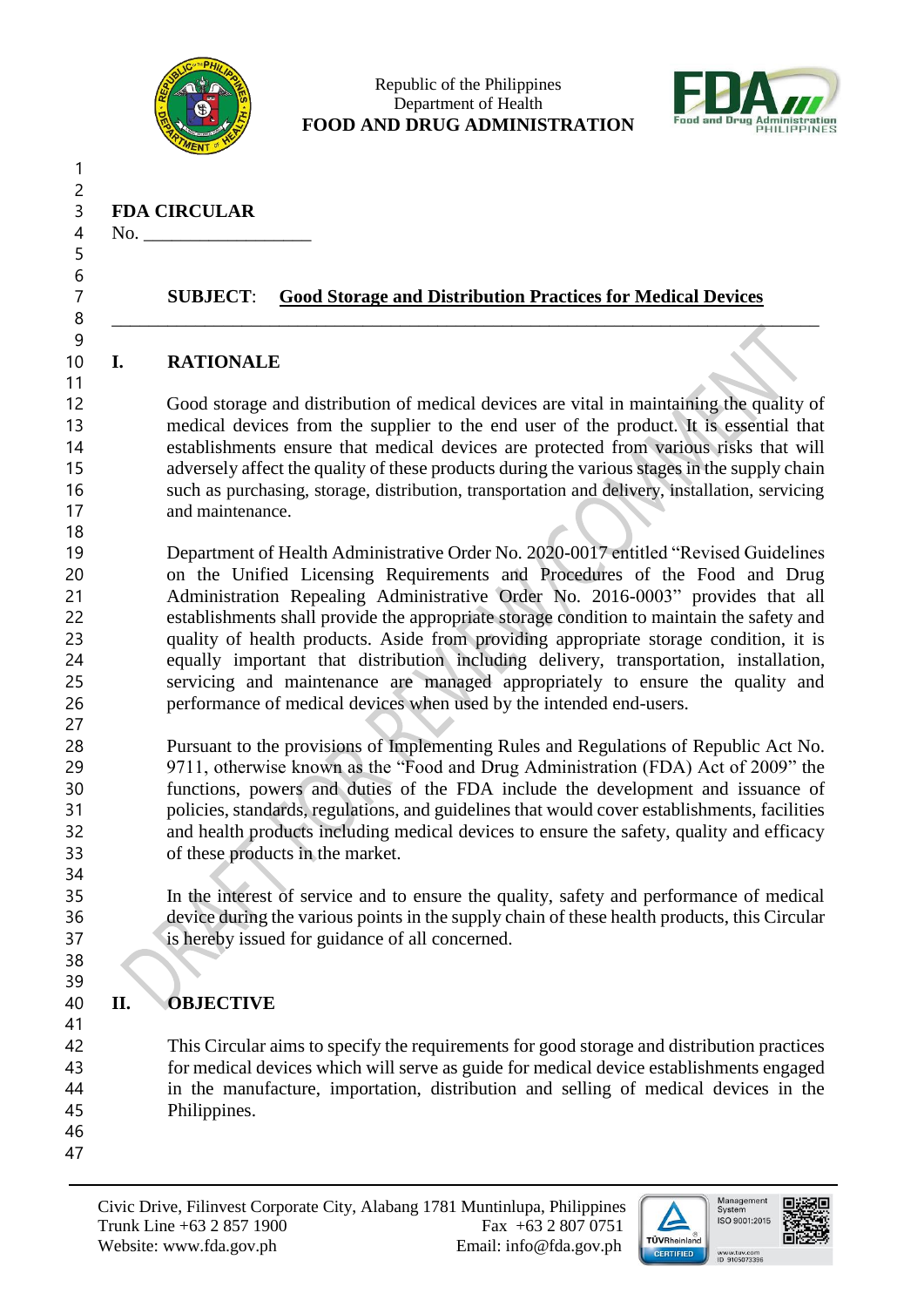**III. SCOPE**

 These guidelines shall apply to manufacturers, traders, distributors (exporters/importers/wholesalers) and retailers responsible for the supply of medical devices to another medical device establishments, healthcare facilities, patients or end-users of medical devices.

## **IV. DEFINITION OF TERMS**

 The terms used in this Circular shall have the meaning as defined in R.A. 9711 and its implementing rules and regulations, Administrative Order (AO) No. 2020-0017 and related laws and regulations. However, for clarity and for purposes of these guidelines, the following terms are defined as follows:

- A. **First expiry/first out** refers to a procedure that ensures that the stock with the earliest expiry date is distributed or sold before an identical stock item with a later expiry date is distributed or sold.
- B. **First in/first out** refers to a procedure in which the first items to come into the establishment/warehouse are the first items to be distributed or sold.
- C. **Good distribution and storage practices** refers to the part of quality assurance that ensures that the quality of medical device products is maintained by means of adequate control throughout the storage thereof and throughout the numerous activities which occur during the distribution process.
- D. **Marketing authorization holder (MAH)** refers to the medical device company, corporate or legal entity in whose name the Certificate of Product Registration (CPR), Certificate of Medical Device Registration (CMDR) or Certificate of Medical Device Notification (CMDN) for a medical device has been granted. The MAH is responsible for all aspects of the product, including quality and compliance with the conditions of the issued CPR/CMDR/CMDN. The MAH may be a manufacturer, trader, or distributor (exporter, importer or wholesaler) of medical devices.
- E. **Medical Device** any instrument, apparatus, implement, machine, appliance, implant, in-vitro reagent or calibrator, software, material, or other similar or related article intended by the manufacturer to be used alone, or in combination, for human beings for one or more of the specific purpose(s) of diagnosis, prevention, monitoring, treatment or alleviation of disease; diagnosis, monitoring, treatment, alleviation of, or compensation for an injury; investigation, replacement, modification, or support of the anatomy or of a physiological process; supporting or sustaining life; preventing infection; control of conception; disinfection of medical devices; and providing information for medical or diagnostic purposes by means of in-vitro examination of specimens derived from the human body. This device does not achieve its primary intended action in or on the human body by pharmacological, immunological or metabolic means but which may be assisted in intended function by such means*.*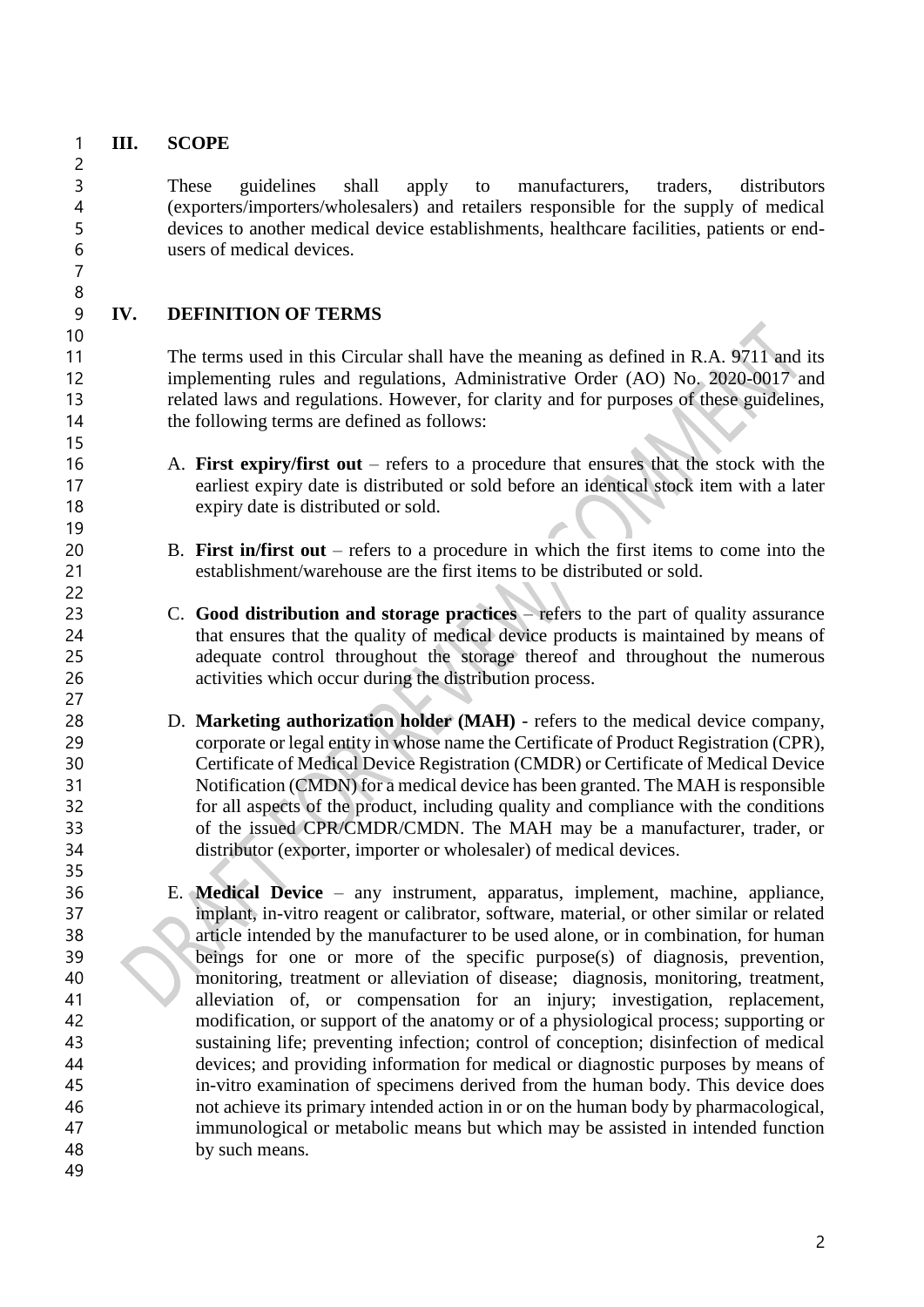F. **Supplier** – refers to a manufacturer, trader, or distributor (importer/wholesaler/exporter) that is engaged in the activity of providing medical device products. G. **Vermin** – refers to a group of insect or small animals such as flies, mosquitoes, cockroaches, lice, bedbugs, mice and rats which are vectors of diseases **V. GUIDELINES A. RECORDS** 1. Records shall be kept for each purchase and sale of medical device showing the following details specified below: a. For manufacturer i. Date of purchase ii. Name of medical device 18 iii. Model number (if applicable) iv. Batch/Lot number (if applicable) 20 v. Expiration date (if applicable) vi. Specification of product (if applicable) vii. Quantity distributed/sold viii. Distribution records 24 ix. CPR/CMDR/CMDN of the product x. Records of full documentation of the registration of the product submitted during registration/notification b. Distributor (exporter/importer/wholesaler) i. Date of purchase ii. Name of medical device iii. Model number (if applicable) iv. Batch/Lot number (if applicable) 33 v. Expiration date (if applicable) vi. Specification of product (if applicable) vii. Quantity received and sold viii. Name of licensed supplier ix. Copies of valid LTO of licensed supplier x. Notarized MOA/Contract with supplier /distribution agreement (if applicable) xi. Importation and distribution records xii. Copies of CPR/CMDR/CMDN of the product xiii. ISO certificate for the foreign supplier (manufacturer) or GMP certification for local manufacturers xiv. Records of full documentation of the registration of the product submitted during registration/notification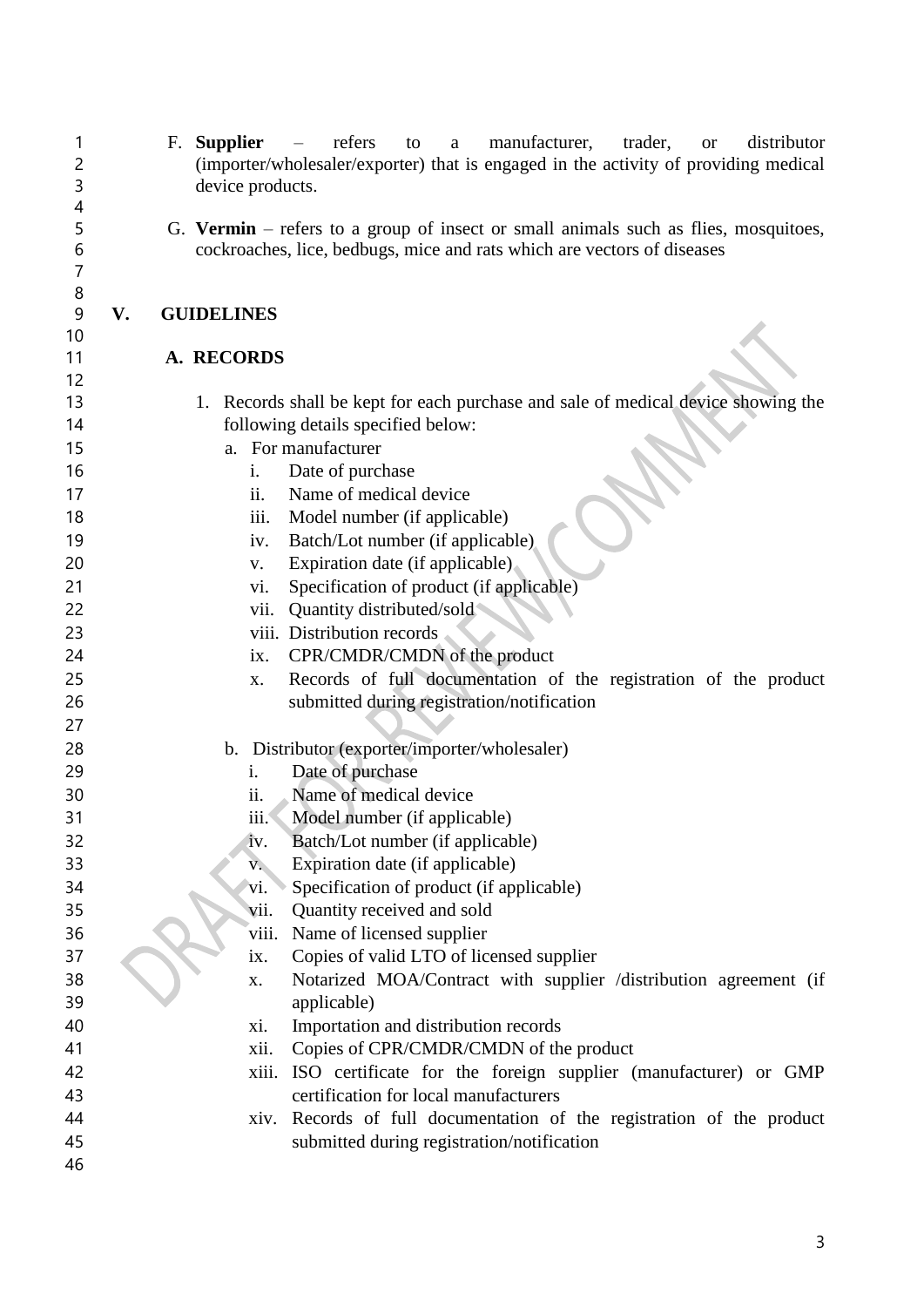| 1        | c. Retailer                                                                                                                                            |
|----------|--------------------------------------------------------------------------------------------------------------------------------------------------------|
| 2        | Date of purchase<br>i.                                                                                                                                 |
| 3        | Name of medical device<br>ii.                                                                                                                          |
| 4        | iii. Model number (if applicable)                                                                                                                      |
| 5        | iv. Batch/Lot number (if applicable)                                                                                                                   |
| 6        | Expiration date (if applicable)<br>V.                                                                                                                  |
| 7        | Specification of product (if applicable)<br>vi.                                                                                                        |
| 8        | vii. Quantity received and sold                                                                                                                        |
| 9        | viii. Name of licensed supplier                                                                                                                        |
| 10       | ix. Copies of valid LTO of licensed supplier                                                                                                           |
| 11       | Copies of CPR/CMDR/CMDN of the product<br>X.                                                                                                           |
| 12       |                                                                                                                                                        |
| 13       | 2. Records shall be kept for as long as the medical device product is registered with                                                                  |
| 14       | the FDA.                                                                                                                                               |
| 15       | 3. Records shall show traceability of the origin.                                                                                                      |
| 16       | 4. Proof of delivery transactions shall be kept.                                                                                                       |
| 17       | There shall be an orderly and secure system of filing up to date invoices from<br>5.                                                                   |
| 18       | suppliers and buyer.                                                                                                                                   |
| 19       | 6. Records shall be easily retrievable, stored and protected against unauthorized                                                                      |
| 20       | modification, damage, and/or loss of documentation.                                                                                                    |
| 21       | 7. The establishment shall keep records of laws, policies and latest issuances relative                                                                |
| 22       | to the regulation of medical devices.                                                                                                                  |
| 23       | 8. If the records are generated and kept in electronic form, there shall be backups to                                                                 |
|          |                                                                                                                                                        |
|          |                                                                                                                                                        |
| 24       | prevent any accidental data loss.                                                                                                                      |
| 25       |                                                                                                                                                        |
| 26<br>27 | <b>B. STANDARD OPERATING PROCEDURES</b>                                                                                                                |
| 28       |                                                                                                                                                        |
| 29       | The establishments shall have standard operating procedures for the following<br>activities:                                                           |
| 30       |                                                                                                                                                        |
| 31       | 1. Procurement of products<br>2.                                                                                                                       |
| 32       | Release of products<br>3.                                                                                                                              |
| 33       | Transportation / shipment of products including investigation in cases of failure to<br>comply with storage requirement during transit (if applicable) |
| 34       | Maintenance of vehicle and equipment<br>4.                                                                                                             |
| 35       | Storage of stocks including temperature monitoring and retention of monitoring records<br>5.                                                           |
| 36       | (if applicable)                                                                                                                                        |
| 37       | Handling of complaints - a distinction should be made between complaints about a<br>6.                                                                 |
| 38       | product or its packaging and those relating to distribution                                                                                            |
| 39       | Handling of return of medical devices.<br>7.                                                                                                           |
| 40       | 8.<br>Handling of product recall including storage and final disposition of recalled products.                                                         |
| 41       | Destruction of medical device (expired, damaged, unusable stocks)<br>9.                                                                                |
| 42       | 10. Handling of medical device products at the port/s of entry (if importer)                                                                           |
| 43       | 11. Self-inspection to monitor implementation and compliance with the principles of this                                                               |
| 44       | guideline and, if necessary, corrective and preventive measures.                                                                                       |
| 45<br>46 |                                                                                                                                                        |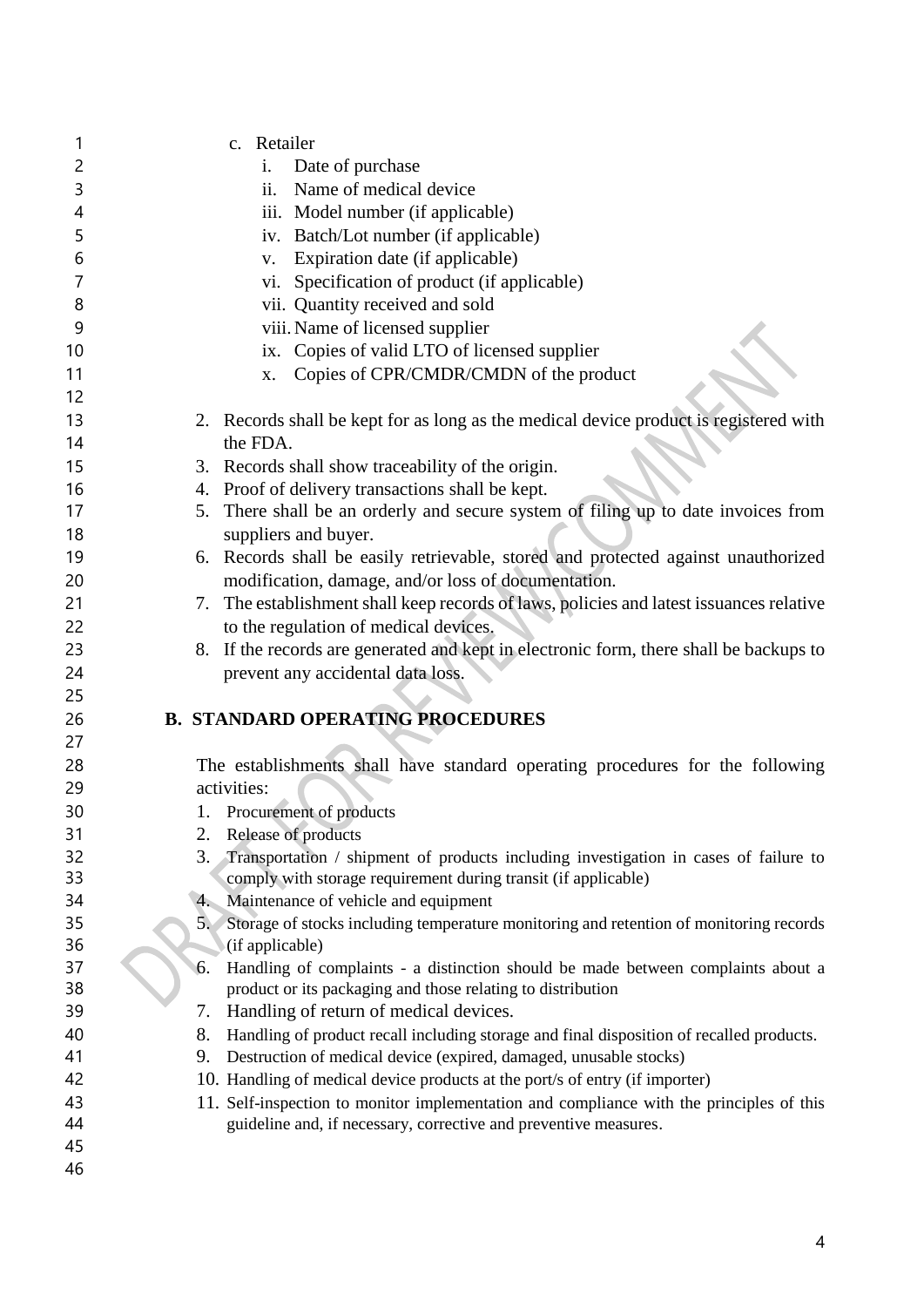$\overline{2}$ 

### **C. PERSONNEL**

1. **Responsibility and Authority**

 Establishment shall have an organizational chart and documented job descriptions, including key responsibilities and authorities.

### 2. **Training and Competency**

 Key personnel in charge including those in the warehousing operations shall possess the necessary competence in terms of education, training, skills and experience. Training may include proper handling, use and operation of the device, as applicable, warehouse management and inventory.

**D. PREMISES** 

#### 1. **Cleanliness**

- 18 a. Premises shall be kept clean.
- b. A written sanitation program shall be available indicating the frequency of cleaning and the methods to be used to clean the premises and storage areas.
- c. There shall be no smoking, eating and drinking in areas where medical devices are stored and handled.

### 2. **Vermin Control**

- a. The storage area shall be designed and equipped to prevent entry of vermin and other animals into the area
- b. There shall be a written vermin control program to prevent vermin infestation. Appropriate records shall be kept for this purpose.

## **E. RECEIPT, STORAGE, STOCK HANDLING AND DELIVERY TO CUSTOMERS**

### 1. **Receipt of stocks**

- a. The receiving area shall be adequate and shall have protection for deliveries from bad weather during unloading.
- b. It shall be separate from the storage area.
- c. Each incoming delivery shall be checked to ensure that the correct product is delivered from the correct supplier. This may include checking of the purchase order, containers, label description, batch number, expiry date, product and quantity.
- d. The delivery shall be examined for uniformity of the containers and, if necessary, shall be subdivided according to the supplier's batch number should the delivery comprise more than one batch.
- e. Each container shall be carefully checked for possible contamination, tampering and damage. Any suspect containers or, if necessary, the entire delivery shall be quarantined for further investigation.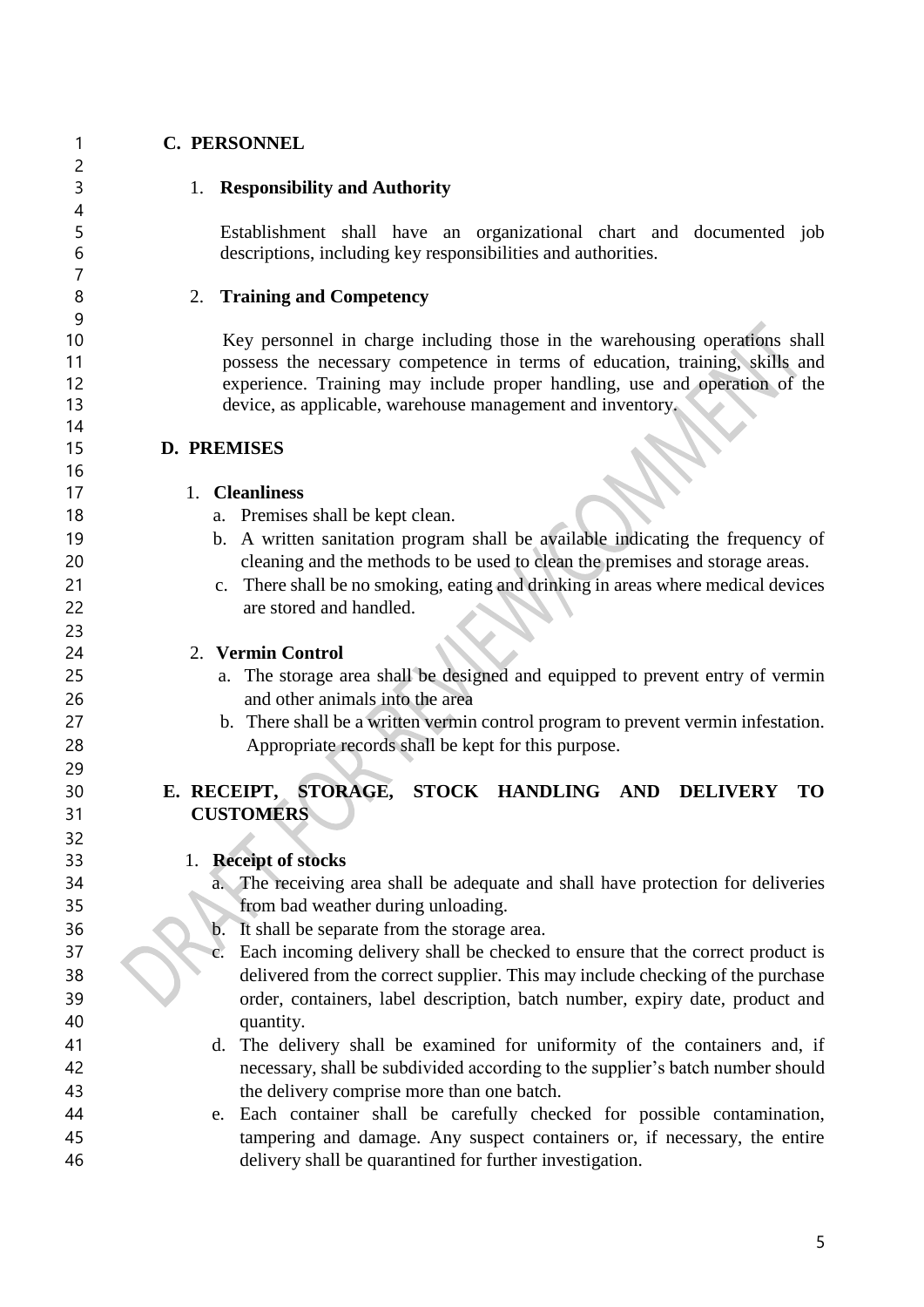| 1              | f.                                                   | Medical devices subject to specific storage measures shall be immediately             |
|----------------|------------------------------------------------------|---------------------------------------------------------------------------------------|
| $\overline{c}$ |                                                      | identified and stored in accordance with the specified instruction(s).                |
| 3              | g.                                                   | Measures shall be taken to ensure that rejected medical devices cannot be used.       |
| 4              |                                                      | They shall be segregated and securely stored while awaiting destruction or            |
| 5              | return to the supplier.                              |                                                                                       |
| 6              |                                                      |                                                                                       |
| $\overline{7}$ | <b>Storage</b><br>2.                                 |                                                                                       |
| 8              |                                                      | a. Precautions shall be taken to prevent unauthorized persons from entering           |
| 9              | storage areas.                                       |                                                                                       |
| 10             |                                                      | b. Storage areas shall be of sufficient capacity to allow the orderly storage of the  |
| 11             | different categories of medical devices.             |                                                                                       |
| 12             | c. There shall be adequate lighting and ventilation. |                                                                                       |
| 13             | d.                                                   | Storage areas shall be maintained within acceptable and specified temperature         |
| 14             |                                                      | limits. The storage conditions for medical devices shall be in accordance with        |
| 15             | their labelling.                                     |                                                                                       |
| 16             |                                                      | e. Where special storage conditions are required on the label (e.g. temperature,      |
| 17             |                                                      | relative humidity), these shall be provided, controlled, monitored and recorded.      |
| 18             |                                                      | Temperature of the storage areas shall be measured at suitable predetermined          |
| 19             |                                                      | intervals to show the maximum and minimum temperatures for the day and                |
| 20             |                                                      | recorded. The equipment used for monitoring shall be calibrated and be                |
| 21             |                                                      | suitable for their intended use. Calibration shall be traceable to applicable         |
| 22             |                                                      | international/national standard and the calibration records shall be maintained.      |
| 23             |                                                      | f. Medical devices shall be stored off the floor and suitably spaced to allow         |
| 24             |                                                      | cleaning and inspection. If pallets are used, such shall be well maintained and       |
| 25             | kept clean at all times.                             |                                                                                       |
| 26             | g.                                                   | Medical devices shall be handled and stored in such a manner as to prevent            |
| 27             |                                                      | contamination, mix-ups and cross-contamination.                                       |
| 28             |                                                      | h. Appropriate and suitable storage conditions shall be provided for hazardous,       |
| 29             |                                                      | sensitive and dangerous materials such as combustible liquids and solids,             |
| 30             |                                                      | pressurized gases, highly toxic and radioactive substances.                           |
| 31             | i.                                                   | There shall be designated areas for quarantined, saleable stock, expired,             |
| 32             |                                                      | rejected/damaged, recalled and returned medical devices. Such medical                 |
| 33             | devices shall be properly labeled.                   |                                                                                       |
| 34             |                                                      | A list of medical devices shall be maintained and the medical devices properly        |
| 35             | identified.                                          |                                                                                       |
| 36             |                                                      |                                                                                       |
| 37             | <b>Stock Control and Rotation</b>                    |                                                                                       |
| 38             | a.                                                   | Periodic stock reconciliation shall be performed at defined intervals by              |
| 39             |                                                      | comparing the actual and recorded stock. The root cause for stock discrepancies       |
| 40             |                                                      | shall be identified and appropriate corrective and preventive action taken to         |
| 41             | prevent recurrence.                                  |                                                                                       |
| 42             |                                                      | b. Stock shall be appropriately rotated. The "first expiry/first out" principle shall |
| 43             |                                                      | be followed. For cases where the medical devices do not have expiry dates,            |
| 44             |                                                      | "first in/first out" shall be applied. If there is a manufacturing date, the product  |
| 45             |                                                      | with the earlier manufacturing date shall be first to be released.                    |
| 46             | $\mathbf{c}$ .                                       | All stock shall be checked regularly to identify obsolete and expired stock.          |
|                |                                                      |                                                                                       |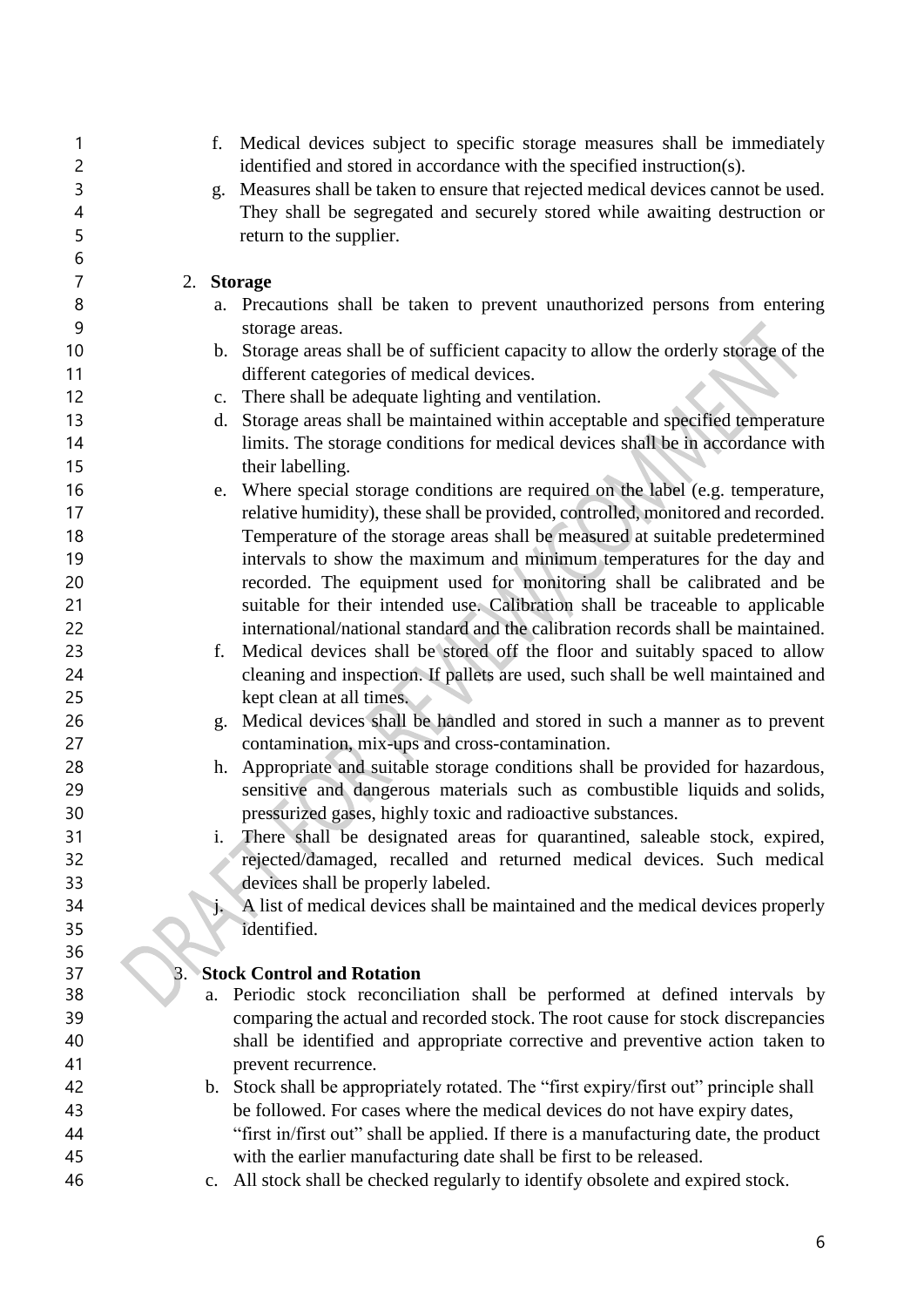| 1              | d. Medical devices with broken seals, damaged packaging or suspected                                                                                                       |
|----------------|----------------------------------------------------------------------------------------------------------------------------------------------------------------------------|
| $\overline{c}$ | tampering/contamination shall not be sold.                                                                                                                                 |
| 3              | Medical devices bearing an expiry date shall not be sold close to the expiry date<br>e.                                                                                    |
| 4              | such that the expiry date is likely to occur before the consumer uses the medical                                                                                          |
| 5              | devices. Expired medical devices shall not be distributed or sold to consumers.                                                                                            |
| 6              | All labels and containers of medical devices shall not be altered, tampered or<br>f.                                                                                       |
| 7              | changed.                                                                                                                                                                   |
| 8              | If the name and address of the Marketing Authorization Holder (MAH) and the<br>g.                                                                                          |
| 9<br>10        | CPR/CMDR.CMDN of the medical device are not indicated on the product's                                                                                                     |
| 11             | label, the MAH shall affix a sticker on the label indicating the said mandatory                                                                                            |
| 12             | labeling requirements on the medical device pursuant to the provisions of                                                                                                  |
| 13             | Administrative Order No. 2018-0002 entitled "Guidelines Governing the                                                                                                      |
|                | Issuance of an Authorization for a Medical Device based on the ASEAN                                                                                                       |
| 14             | Harmonized Technical Requirements".                                                                                                                                        |
| 15<br>16       |                                                                                                                                                                            |
| 17             | 4. Delivery to Customers                                                                                                                                                   |
| 18             | Medical products shall be transported in accordance with the conditions stated<br>a.<br>on the labels. There shall be no risk to the quality of the medical devices during |
| 19             | transport and delivery.                                                                                                                                                    |
| 20             | b. Delivery vehicles shall be suitable for their purpose, with sufficient space and                                                                                        |
| 21             | appropriately equipped to protect the products.                                                                                                                            |
| 22             | c. When the medical device is intended solely for professional use, such medical                                                                                           |
| 23             | device shall be sold to the indicated type of user or to customers with medical                                                                                            |
| 24             | prescription only.                                                                                                                                                         |
| 25             |                                                                                                                                                                            |
| 26             | F. INSTALLATIONS AND SERVICING                                                                                                                                             |
| 27             |                                                                                                                                                                            |
| 28             | 1. Where installation and servicing of a medical equipment are required, these shall                                                                                       |
| 29             | be conducted by competent or trained personnel.                                                                                                                            |
| 30             | Installation, inspection, any required testing and/or servicing shall be performed in<br>2.                                                                                |
| 31             | accordance with the manufacturer's instructions and procedures.                                                                                                            |
| 32             | The establishment shall maintain records of inspection and any test results to<br>3.                                                                                       |
| 33             | demonstrate proper installation of the medical equipment. Records of servicing                                                                                             |
| 34             | shall likewise be maintained.                                                                                                                                              |
| 35             |                                                                                                                                                                            |
| 36             | <b>G. MEDICAL DEVICE COMPLAINTS</b>                                                                                                                                        |
| 37             |                                                                                                                                                                            |
| 38             | 1.<br>The establishment shall have a record for each individual complaint.                                                                                                 |
| 39             | The records on complaints may include the following information:                                                                                                           |
| 40             | a. the medical device brand name, CPR/CMDR/CMDN number,                                                                                                                    |
| 41             | model/catalogue number or bar code, control/serial/ lot number                                                                                                             |
| 42             | and any other means of identification of the medical device;                                                                                                               |
| 43             | $\mathbf b$ . the name(s) and address(es) of the supplier;                                                                                                                 |
| 44             | c. records pertaining to the problem investigation.                                                                                                                        |
| 45             | 2. The record shall show that the complaints received are investigated and followed                                                                                        |
| 46             | through, and that corrective actions are taken to prevent repeated complaints and,                                                                                         |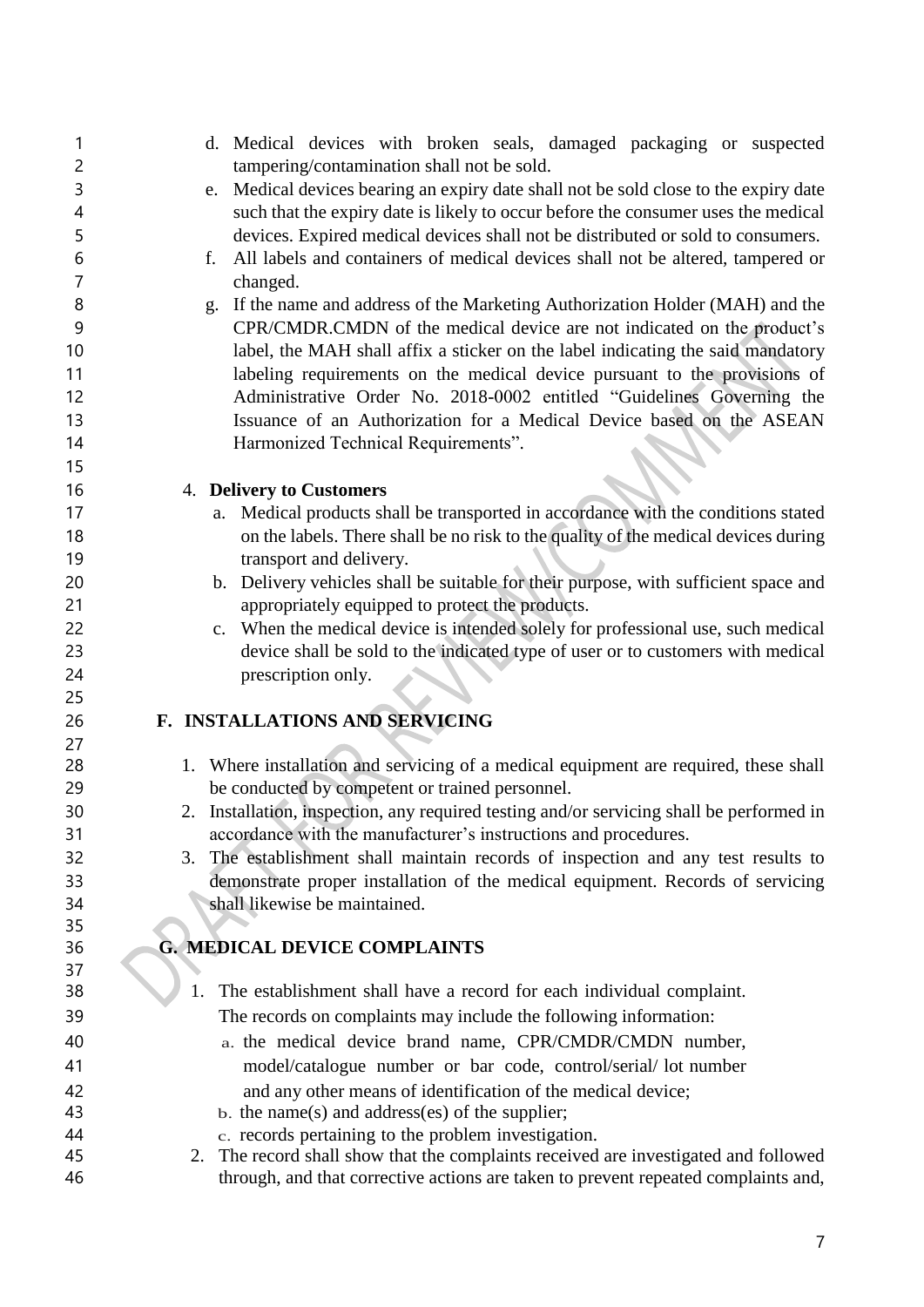| 1              |    | where a decision is made to recall the product, the details of the recall.                                               |
|----------------|----|--------------------------------------------------------------------------------------------------------------------------|
| $\overline{c}$ |    | 3. There shall be a designated personnel to handle complaints.                                                           |
| 3              |    | 4. The written standard operating procedures for handling of complaints shall                                            |
| 4              |    | identify the designated personnel and describe his/her functions<br>and                                                  |
| 5              |    | responsibilities. The procedure shall contain the following:                                                             |
| 6              |    | determination of whether there is a health hazard associated with the medical<br>a.                                      |
| 7              |    | device;                                                                                                                  |
| 8              |    | determination of whether the medical device fails to conform toany claim<br>b.                                           |
| 9              |    | made by the dealer relating to its effectiveness, benefits, performance                                                  |
| 10             |    | characteristics or safety;                                                                                               |
| 11             |    | determination of whether the medical device fails to meet any regulatory<br>$\mathbf{c}$ .                               |
| 12<br>13       |    | requirements                                                                                                             |
| 14             |    | determination of the most appropriate preventive/corrective action;<br>d.                                                |
| 15             |    | justification when no action is taken, for example, in the case of receiving<br>e.<br>an unfounded or invalid complaint. |
| 16             |    | 5. Complaint records maintained with respect to a medical device should be retained                                      |
| 17             |    | for a period of five (5) years on top of the projected useful life of the medical                                        |
| 18             |    | device as determined by the product owner. For example, if the projected useful                                          |
| 19             |    | life of the medical device is one year, the complaint records should be kept for six                                     |
| 20             |    | years.                                                                                                                   |
| 21             |    |                                                                                                                          |
| 22             |    | H. RETURN OF MEDICAL DEVICES                                                                                             |
| 23             |    |                                                                                                                          |
| 24             |    | 1. There shall be standard operating procedures for handling of return of medical                                        |
| 25             |    | devices.                                                                                                                 |
| 26             |    |                                                                                                                          |
|                |    | 2. There shall be a record for returned medical device products.                                                         |
| 27             |    | 3. All returned medical devices shall be kept separate from saleable stock until a                                       |
| 28             |    | decision has been reached regarding their disposal.                                                                      |
| 29             |    | 4. Returned medical devices shall be re-evaluated and can be returned to saleable                                        |
| 30             |    | stock provided the products have met the following criteria as applicable:                                               |
| 31             |    | a. the medical devices are in their original unopened containers and in good                                             |
| 32             |    | condition;                                                                                                               |
| 33             |    | b. it is known that the medical devices have been stored and handled under                                               |
| 34             |    | proper conditions;                                                                                                       |
| 35             |    | the remaining shelf life period is acceptable; and<br>$\mathbf{c}$ .                                                     |
| 36             |    | d. the medical devices have been examined and assessed by appropriate                                                    |
| 37             |    | personnel. The assessment shall take into account the nature of the medical                                              |
| 38             |    | device, any special storage conditions required, and the time that has elapsed                                           |
| 39             |    | since it was distributed. Special attention shall be given to thermolabile                                               |
| 40             |    | medical devices. Advice shall be sought from the product owner as                                                        |
| 41             |    | necessary.                                                                                                               |
| 42             |    |                                                                                                                          |
| 43             | Ι. | <b>DISPOSAL OF MEDICAL DEVICES</b>                                                                                       |
| 44             |    | 1. Medical devices that are expired, contaminated, damaged or defective or found to                                      |
| 45             |    | be counterfeit shall be disposed of properly in accordance with applicable                                               |
| 46             |    | government rules and regulations (e.g. FDA Circular No. 2016-012 entitled                                                |
| 47             |    | "Guidelines on Product Recall")                                                                                          |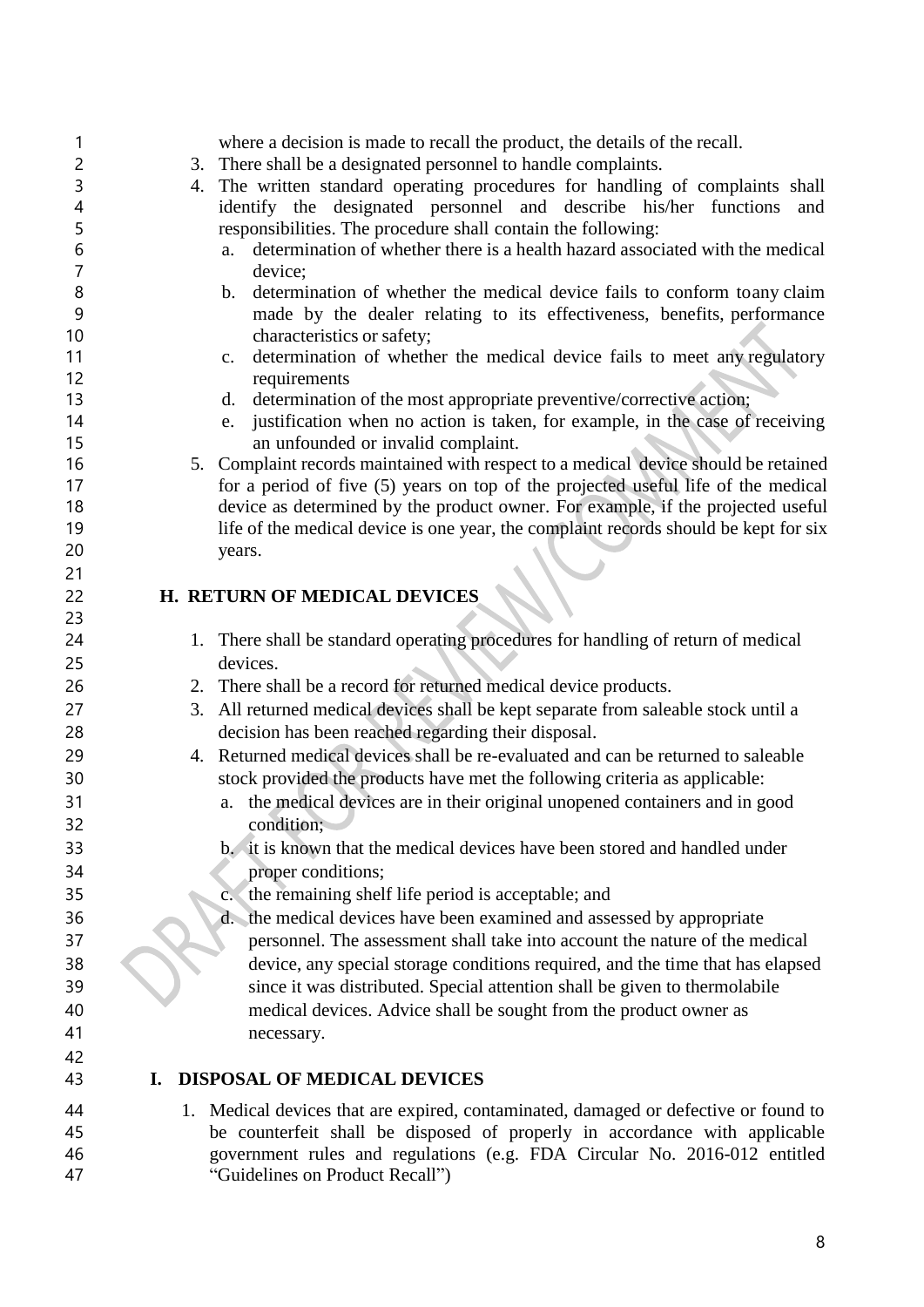2. The establishment shall ensure that the medical devices for disposal will not be sold. 3. The disposal shall be properly recorded and such records shall be maintained by the establishment. **J. RECALLED, COUNTERFEIT, ADULTERATED, TAMPERED, BANNED, PHASED-OUT, UNUSABLE MEDICAL DEVICES** 1. Any recalled, counterfeit, adulterated, tampered, banned, phased-out or unusable medical devices shall be physically segregated and stored separately from other medical devices. For recalled products, the establishment shall comply with FDA Circular No. 2016-012 entitled "Guidelines for Product Recall". 2. These medical devices shall be labeled as "Not for Sale" for easy identification and 14 guidance of the personnel. 3. There shall be a designated personnel to handle recalled, counterfeit, adulterated, tampered, banned, phased-out or unusable medical devices. 4. The establishment shall inform the Food and Drug Administration – Center for Device Regulation, Radiation Health, and Research, the supplier (manufacturer/trader/distributor) or the product owner immediately regarding the recalled, counterfeit, banned, adulterated or tampered medical device product. **VI. PENALTY CLAUSE** Sanctions over violations of any of the provisions of this FDA circular shall be imposed after notice and hearing following Book III Uniform Rules of Procedures or in accordance with Book II, Article I, Section 4. Grounds for Disapproval of Application and Suspension or Cancellation of License, Registration, or Authorization provided in

## **VII. SEPARABILITY CLAUSE**

the Implementing Rules and Regulations of RA 9711.

 In the event that any provision or part of this Circular is declared invalid, the other provisions hereof shall not be affected.

# **VIII. TRANSITORY PROVISION**

 All existing licensed medical device establishment prior to the issuance of this Circular shall be given a period of two (2) years from the effectivity of this Circular to comply 42 with the provisions thereof.

 

32<br>33

 

- 
- 
- 
- 
- 
-